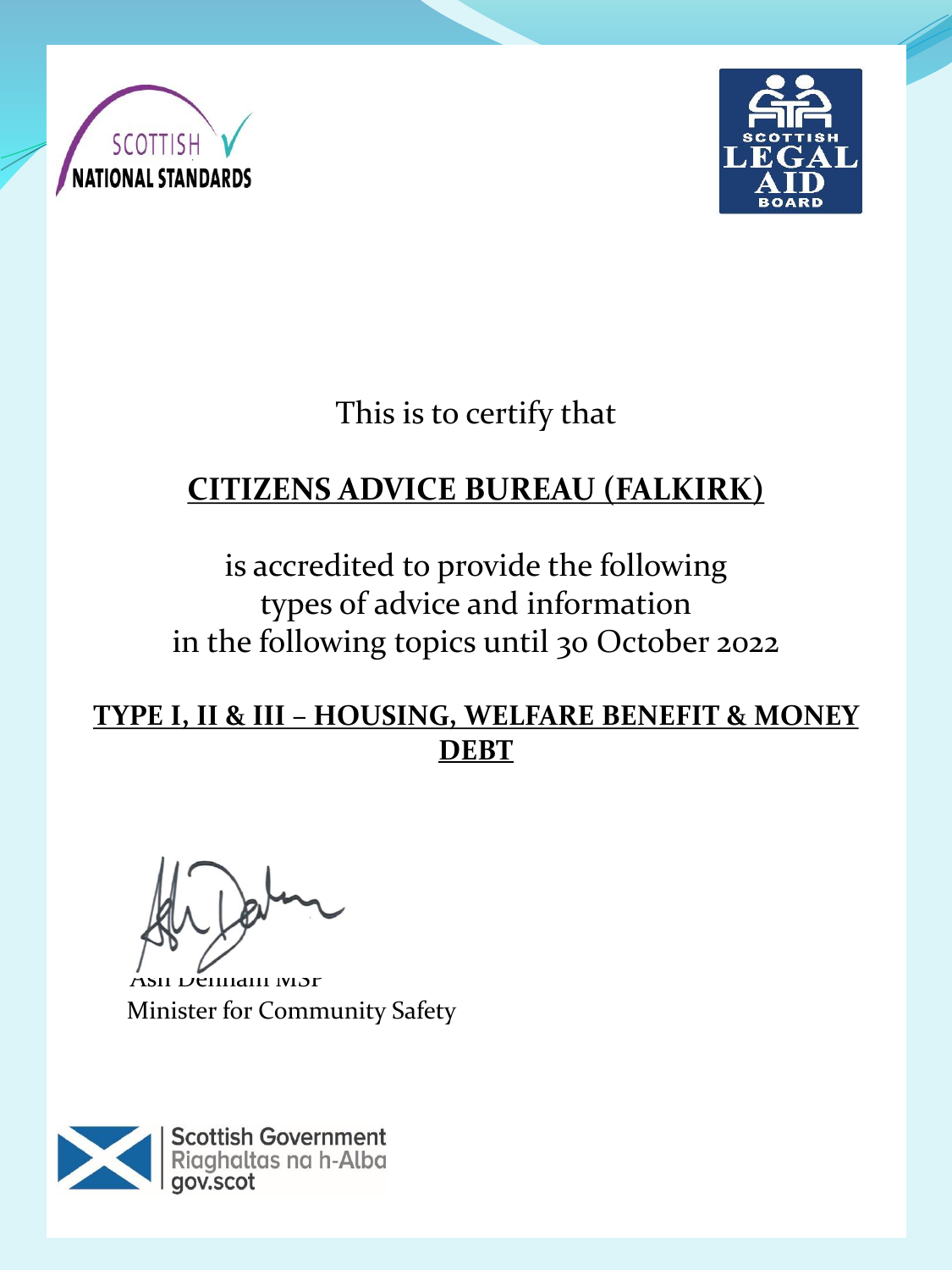### **COMPETENCY ACHIEVED**

## **2 Housing Specific Competences**

- 2.1 Rent Arrears Type II
- 2.2 Mortgages & Secured Loans Type II
- 2.3 Universal Credit for housing costs and Housing Benefit Adviser competences – Type III
- 2.4 Disrepair in Rented Housing Type II
- 2.5 Housing Options Type II
- 2.6 Discrimination in Housing Type II
- 2.7 Eviction Type II
- 2.8 Anti-Social Behaviour Type II
- 2.9 Harassment and Illegal Eviction– Type II
- 2.10 Homelessness Type II
- 2.11 Relationship Breakdown Type II
- 2.12 Rent: Private Sector Type II
- 2.13 Security of Tenure Type II
- 2.14 Statutory Tenancy Rights Type II
- 2.15 Repair and Improvement Grants Type II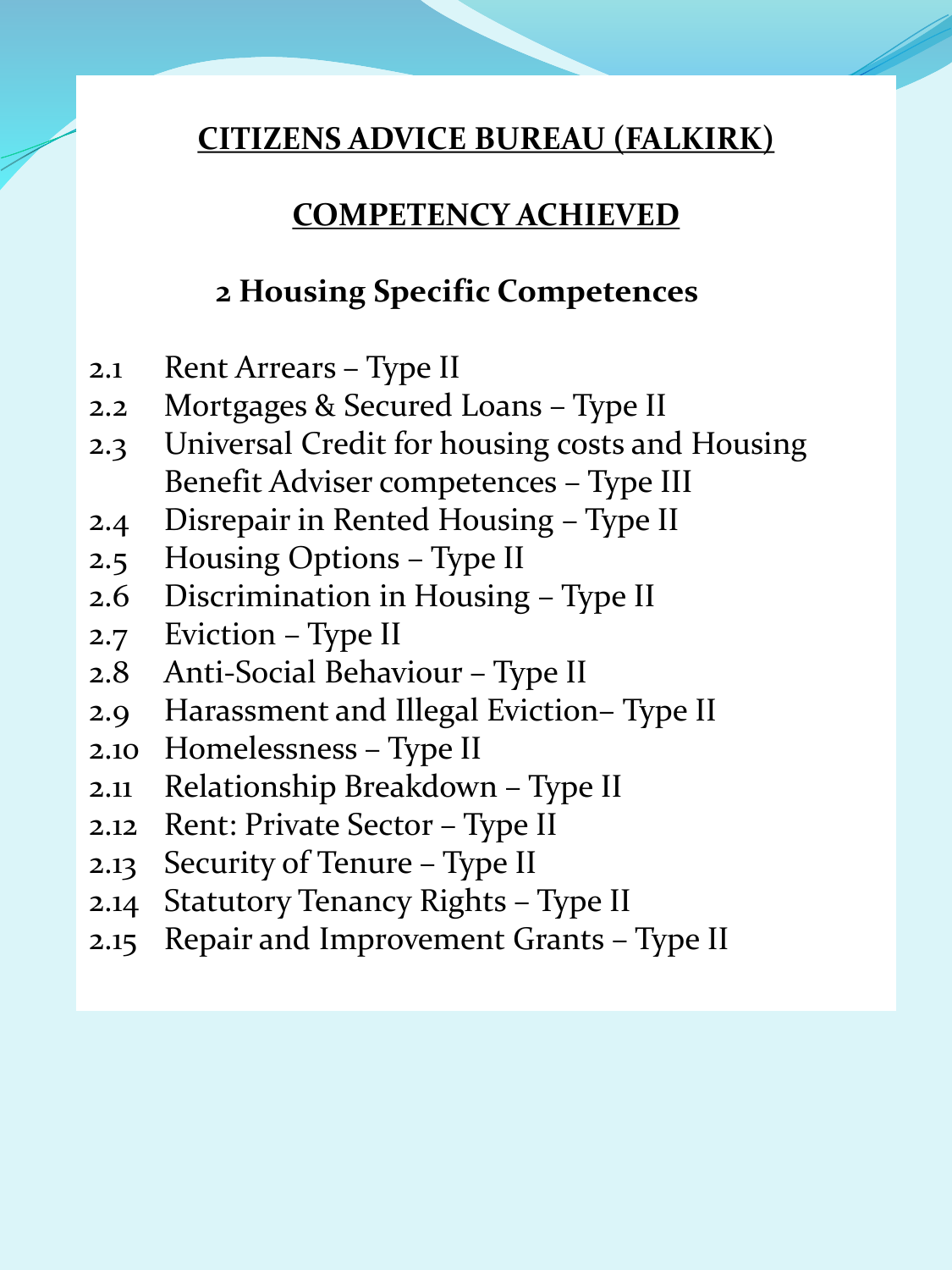#### **COMPETENCY ACHIEVED**

# **3 Money and Welfare Benefits Related to Advice Competences – Foundation Knowledge**

- 3.1 Administrative Structure of the Benefits and Tax Credits Systems – Type III
- 3.2 National Insurance Scheme Type III
- 3.3 Claims & Backdating Type III
- 3.4 Decision-Making, Disputes and Appeals Type III
- 3.5 Benefit & Tax Credit Overpayments Type III
- 3.6 Assessment, Initial Decision-Making & Holding Activity in Debt Cases – Type III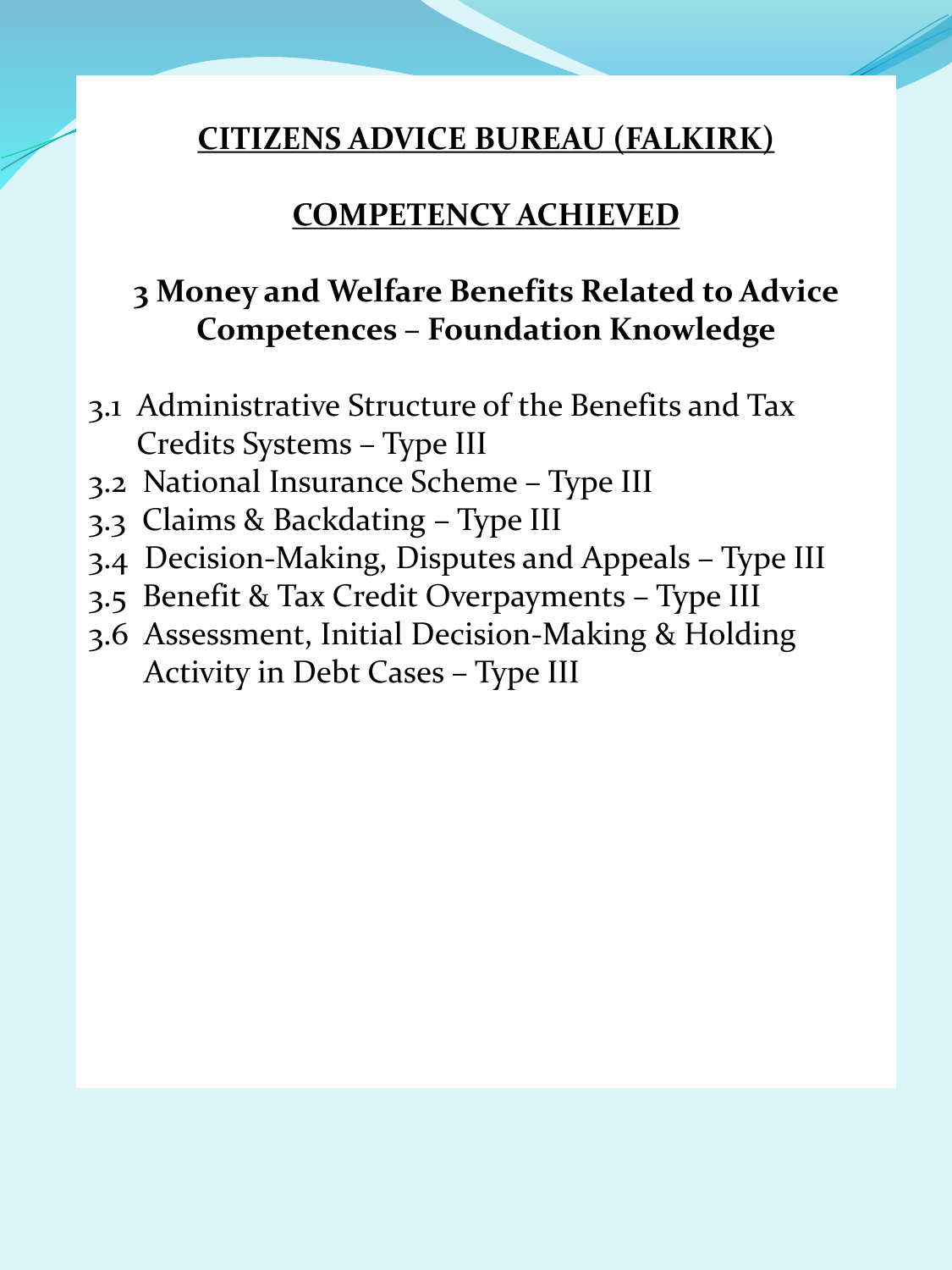#### **COMPETENCY ACHIEVED**

# **4 Money and Welfare Benefits Related Advice Competences – Specialist Areas**

- 4.1 Means-Tested Benefits Type III
- 4.2 Universal Credit Type III
- 4.3 Tax Credits Type II
- 4.4 The Social Fund & the Scottish Welfare Fund Type II
- 4.5 The Impact of Work on Benefits Type III
- 4.6 Child Element of Universal Credit, Child Benefit, Kinship Care Allowance & Guardian's Allowance – Type I
- 4.7 State Retirement Pension Type II
- 4.8 Personal Independence Payment, Disability Living Allowance & Attendance Allowance – Type III
- 4.9 Benefits for People who have Limited Capability for Work – Type III
- 4.10 Benefits for Industrial Injury and Disease Type III
- 4.11 Benefits for Veterans Type II
- 4.12 Carers Allowance Type II
- 4.13 Jobseeker's Allowance– Type III
- 4.14 Benefits for Maternity, Paternity and Adoption Type II
- 4.15 Bereavement Benefits Type II
- 4.16 Benefits for People in Public Care Type II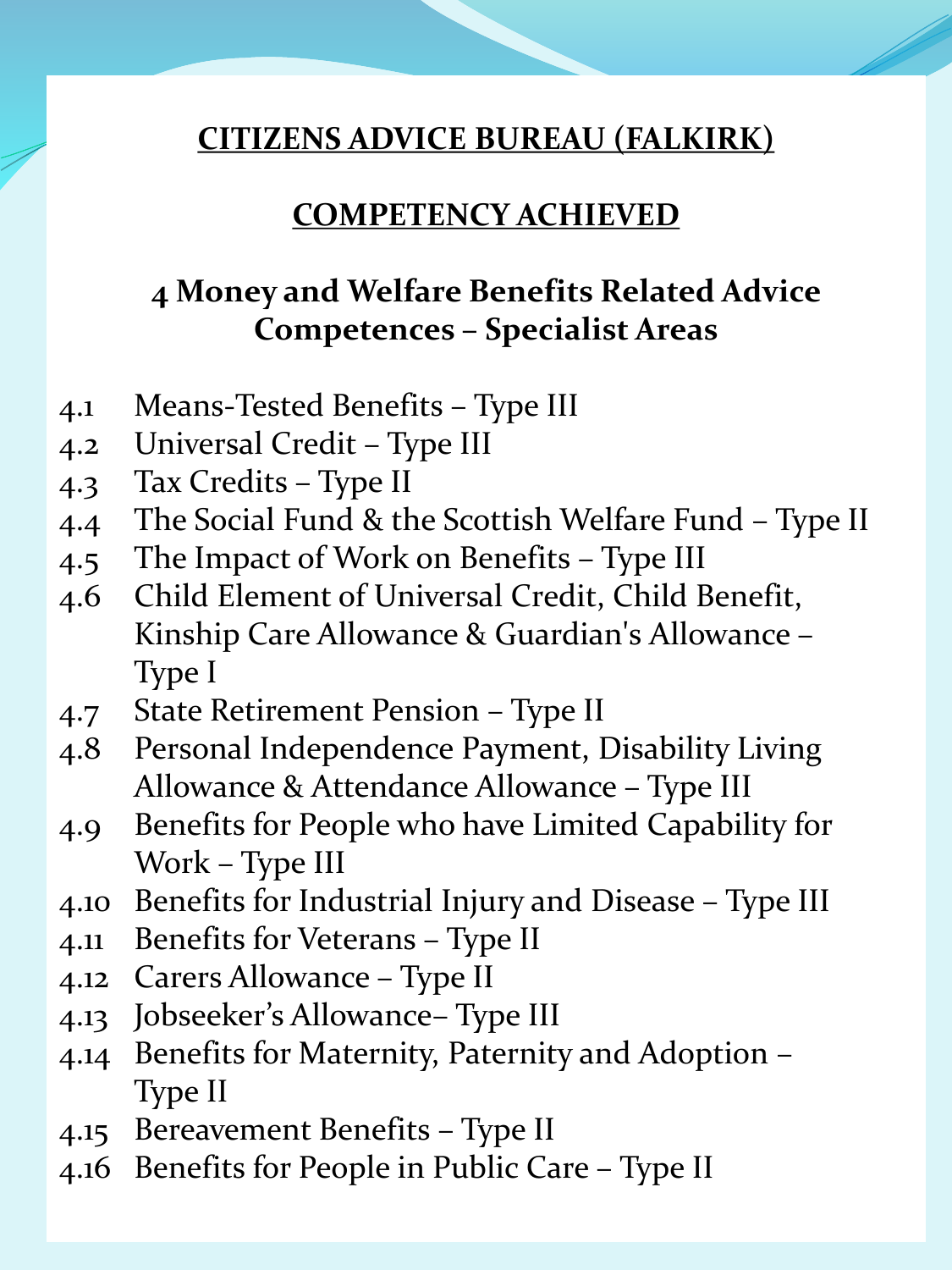# **COMPETENCY ACHIEVED**

# **4 Money and Welfare Benefits Related Advice Competences – Specialist Areas Cont.**

- 4.17 Benefits for Students Type II
- 4.18 Benefits for People from Abroad and/or who are Subject to Immigration Control – Type II
- 4.19 Ancillary Benefits Type II
- 4.20 Financial Statements Type II
- 4.21 Liability for Debts, Extortionate Credit, Unfair Contract Terms, Unenforceable Debts, Creditor Malpractice, Codes of Practice, etc – Type II
- 4.22 Identifying & Agreeing Options in Debt Cases – Type II
- 4.23 Negotiating & Making Offers to Creditors– Type II
- 4.24 Diligence, Diligence Stoppers and Court Proceedings – Type II
- 4.25 Bankruptcy & Trust Deeds– Type II
- 4.26 The Debt Arrangement Scheme– Type II
- 4.27 Recalls & Appeals against Court Decrees and Orders – Type II
- 4.28 Utility Debts Type II
- 4.29 Local and national Tax Debts Type II
- 4.30 Rent Arrears Type II